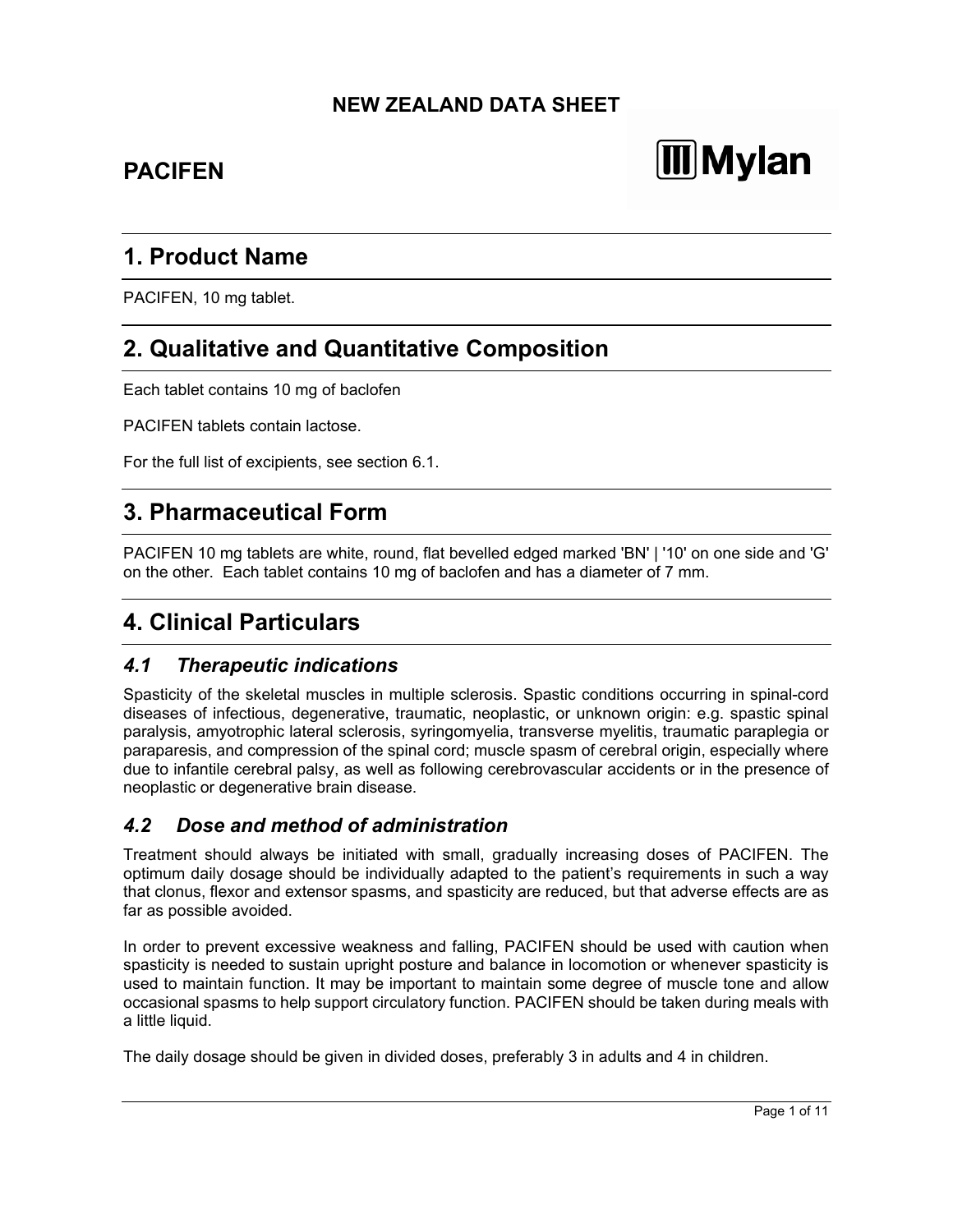## **Dose**

#### *Adults*

Treatment should as a rule be started with a dosage of 5 mg, 3 times daily, which, for the purpose of cautious dose titration, should subsequently be increased at 3-day intervals by 5 mg, 3 times daily until the requisite daily dosage has been attained. In certain patients reacting sensitively to medicines, it may be advisable to begin with a lower daily dosage (5 mg or 10 mg) and to raise this dosage more gradually. The optimum dosage generally ranges from 30 mg to 80 mg daily. Daily doses of 100 to 120 mg may be given to carefully supervised patients in hospital.

If no benefit is apparent within 6 to 8 weeks of achieving the maximum dosage, a decision whether to continue with PACIFEN should be taken.

#### *Special populations*

#### **Children**

Treatment should usually be started with a very low dose, e.g. 0.3 mg/kg a day, in divided doses. The dosage should be raised cautiously, at about 1 to 2 week intervals, until it becomes sufficient for the child's individual requirements. The usual daily dosage for maintenance therapy ranges between 0.75 and 2 mg/kg body weight. In children over 10 years of age, however, a maximum daily dosage of 2.5 mg/kg body weight may be given.

#### **Impaired renal function**

In patients with impaired renal function baclofen should be given with caution and in lower doses. In patients undergoing chronic haemodialysis, baclofen concentrations in plasma are elevated and therefore a particularly low dosage of PACIFEN should be selected, i.e. approx. 5 mg daily.

#### **Elderly**

Since unwanted effects are more likely to occur in elderly patients or in patients with spastic states of cerebral origin, it is recommended that a very cautious dosage schedule be adopted in such cases and that the patient be kept under appropriate surveillance.

## *4.3 Contraindications*

- Known hypersensitivity to baclofen or any of the components of the formulation listed in section 6.1.
- Peptic ulceration.

## *4.4 Special warnings and precautions for use*

## **Psychiatric and nervous system disorders**

Patients suffering not only from spasticity but also from psychotic disorders, schizophrenia, depressive, manic disorders or confusional states should be treated cautiously with baclofen and kept under careful surveillance, because exacerbations of these conditions may occur.

Suicide and suicide-related events have been reported in patients treated with baclofen. In most cases, the patients had additional risk factors associated with an increased risk of suicide including alcohol use disorder, depression and/or a history of previous suicide attempts. Close supervision of patients with additional risk factors for suicide should accompany drug therapy. Patients (and caregivers of patients) should be alerted about the need to monitor for clinical worsening, suicidal behaviour or thoughts or unusual changes in behaviour and to seek medical advice immediately if these symptoms present.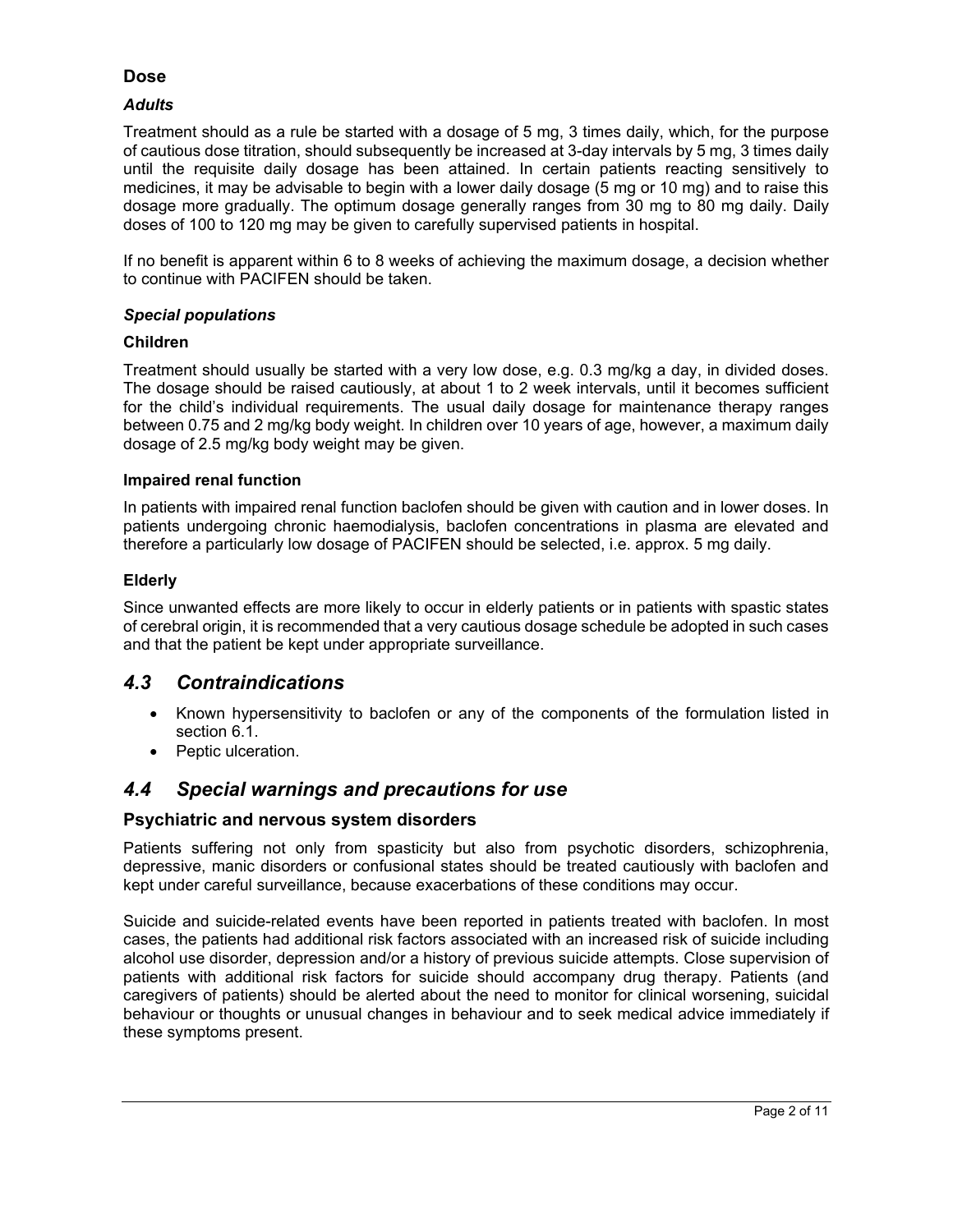Cases of misuse, abuse and dependence have been reported with baclofen. Caution should be exercised in patients with a history of substance abuse and the patients should be monitored for symptoms of baclofen misuse, abuse or dependence e.g. dose escalation, drug-seeking behaviour, development of tolerance.

## **Epilepsy or other potential convulsive conditions**

Caution is needed in patients with epilepsy or other convulsive conditions, cortical or subcortical brain damage or significant EEG abnormalities, since ingestion of baclofen may cause deterioration of seizure control and EEG changes, and may precipitate convulsions. In patients with epilepsy and muscle spasticity, baclofen can be used under appropriate supervision, provided adequate anticonvulsive therapy is continued.

Lowering of the convulsion threshold may occur and seizures have been reported occasionally after cessation of baclofen or with overdosage.

#### **Other concomitant conditions**

Baclofen should be used with caution in patients with:

- peptic ulcers or with a history of peptic ulcers
- cerebrovascular diseases/accidents or respiratory or hepatic insufficiency
- porphyria
- a history of alcoholism
- diabetes mellitus (baclofen may increase blood glucose concentrations)
- hypertension (see section 4.5).

Since unwanted effects are more likely to occur, a cautious dosage schedule should be adopted in elderly and patients with spasticity. Baclofen is not recommended in Parkinson's disease or spasticity arising from strokes, cerebral palsy or rheumatoid disorders.

#### **Changes in muscle tone**

Baclofen should be used with caution in patients who use spasticity to maintain an upright posture and balance in moving. If an undesirable degree of muscular hypotonia occurs, making it more difficult for patients to walk or fend for themselves, this can usually be relieved by adjusting the dosage (i.e. by reducing the doses given during the day and possibly increasing the evening dose).

During treatment with baclofen, neurogenic disturbances affecting emptying of the bladder may improve, whereas in patients with pre-existing sphincter hypertonia, acute retention of urine may occur. The drug should, therefore, be used with caution in such cases.

#### **Hepatic impairment**

Because baclofen is partially metabolised in the liver, patients with impaired liver function should be periodically monitored with laboratory tests (see section 4.2).

#### **Renal impairment**

Since baclofen is largely eliminated by the kidneys, a dosage reduction is advised to avoid drug accumulation. Baclofen should be used with caution in patients with renal impairment and should be administered to patients with end-stage renal failure only if the expected benefit outweighs the potential risk (see section 4.2).

Neurological signs and symptoms of overdose including clinical manifestations of toxic encephalopathy (e.g. confusion, somnolence, hallucination) have been observed in patients with renal impairment taking baclofen at doses at and above 5 mg daily. Patients with renal impairment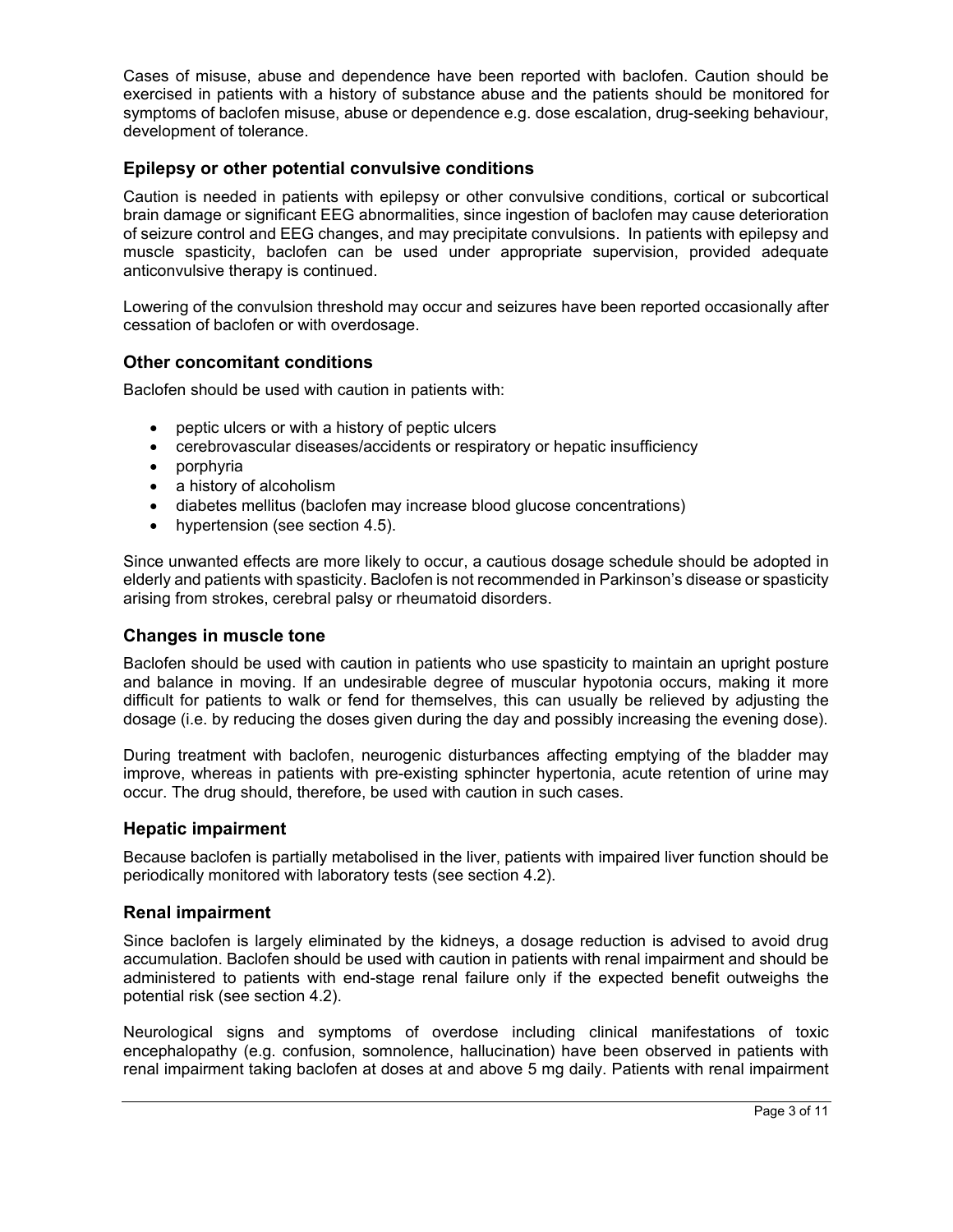should be closely monitored for prompt diagnosis of early signs and symptoms of toxicity (see section 4.9).

Particular caution is required when combining baclofen to drugs or medicinal products that can significantly impact renal function. Renal function shall be closely monitored and baclofen daily dosage adjusted accordingly to prevent baclofen toxicity.

Besides discontinuing treatment, unscheduled haemodialysis might be considered as a treatment alternative in patients with severe baclofen toxicity. Haemodialysis effectively removes baclofen from the body, alleviates clinical symptoms of overdose and shortens the recovery time in these patients.

#### **Abrupt discontinuation**

Anxiety and confusional states, delirium, hallucinations, psychotic disorders, mania, or paranoia, convulsions (status epilepticus), dyskinesia, tachycardia, hyperthermia and - as a rebound phenomenon- temporary aggravation of spasticity have been reported upon the abrupt withdrawal of baclofen, especially after long-term medication.

Drug withdrawal reactions including postnatal convulsions have been reported after intrauterine exposure to oral baclofen (see section 4.6).

Except in overdose-related emergencies or where serious adverse effects have occurred, treatment should therefore always be gradually withdrawn by successive dosage reduction over a period of approximately 1 to 2 weeks.

If withdrawal symptoms occur, restarting baclofen therapy and withdrawing over a longer period may help to resolve withdrawal problems.

#### **Switching from oral to intrathecal baclofen and vice versa**

An attempt should be made to discontinue concomitant antispastic medication to avoid possible overdose or adverse drug interactions. This should preferably be done before switching from oral to intrathecal baclofen or vice versa and requires careful monitoring by the physician. Abrupt reduction or discontinuation of concomitant antispastics during chronic therapy with baclofen should be avoided.

#### **Posture and balance**

Baclofen should be used with caution when spasticity is needed to sustain upright posture and balance in locomotion (see section 4.2).

#### **Monitoring advice**

Since in rare instances elevated AST, alkaline phosphatase or glucose levels in the serum have been recorded, appropriate laboratory tests should be performed periodically in patients with liver diseases or diabetes mellitus, in order to ensure that no drug-induced changes in these underlying diseases have occurred.

Careful monitoring of respiratory and cardiovascular function is essential especially in patients with cardiopulmonary disease and respiratory muscle weakness.

#### **Use in the elderly**

Since unwanted effects are more likely to occur in elderly patients (due to increased risk of renal function impairment and CNS toxicity), a very cautious dosage schedule should be adopted and the patient kept under appropriate surveillance.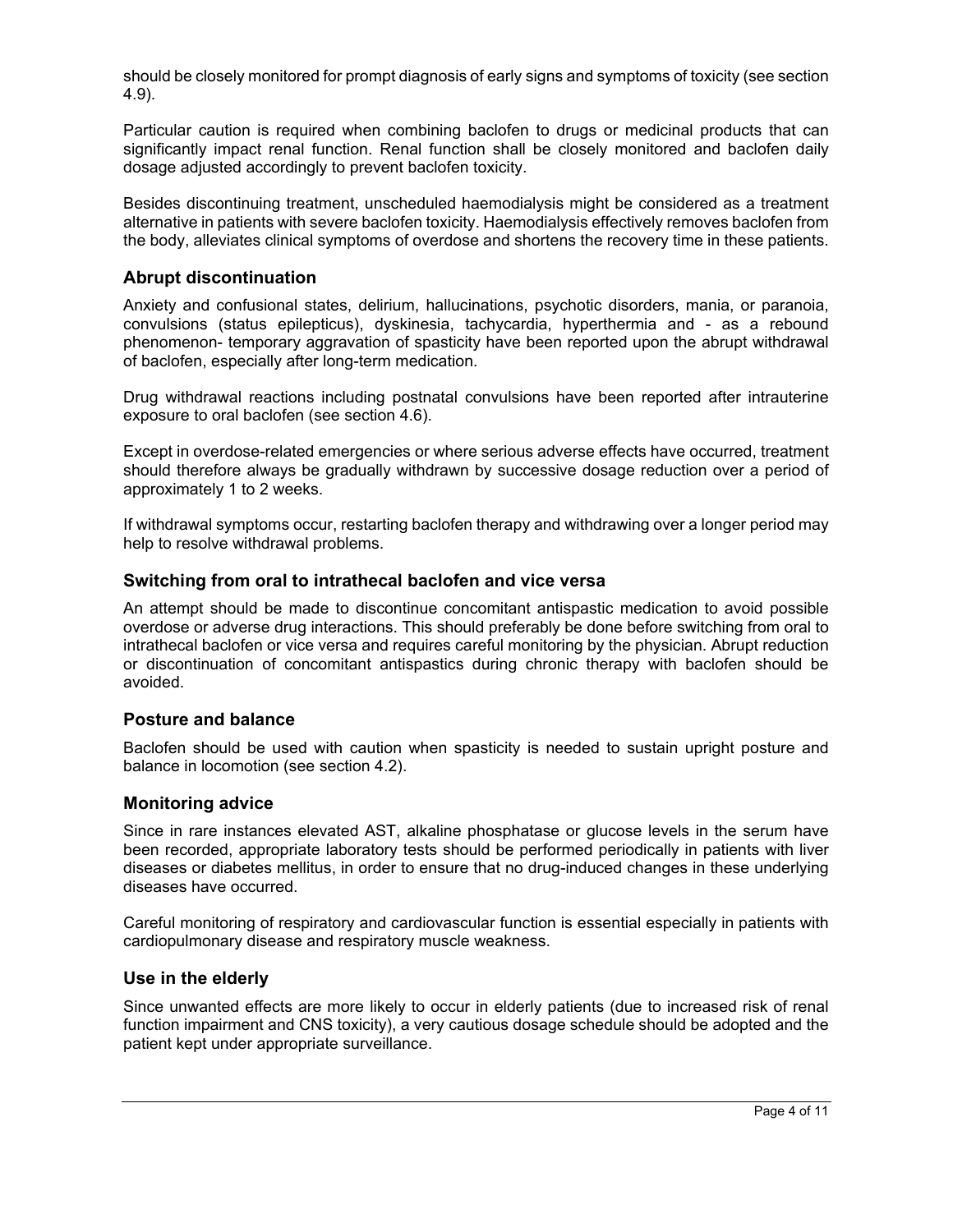Toxicity due to baclofen may be mistaken for uraemic encephalopathy.

## **Paediatric use**

Baclofen should be given with extreme caution to children under 16 years of age, as only limited data are available. Baclofen tablet are not suitable for use in children with a body weight below 33 kg.

## **Effects on laboratory tests**

No data available.

## *4.5 Interaction with other medicines and other forms of interaction*

## **Levodopa/dopa decarboxylase (DDC) inhibitor (carbidopa)**

In patients with Parkinson's disease receiving treatment with baclofen and levodopa (alone or in combination with DDC inhibitor, carbidopa), there have been reports of mental confusion, hallucinations, headaches, nausea and agitation. Worsening of the symptoms of Parkinsonism has also been reported. Hence, caution should be exercised during concomitant administration of baclofen and levodopa/carbidopa.

## **Drugs causing central nervous system (CNS) depression**

Increased sedation may occur when baclofen is taken concomitantly with other agents causing CNS depression including other muscle relaxants (such as tizanidine), synthetic opiates or with alcohol (see section 4.4) The risk of respiratory depression is also increased. In addition, hypotension has been reported with concomitant use of morphine and intrathecal baclofen. Careful monitoring of respiratory and cardiovascular functions is essential especially in patients with cardiopulmonary disease and respiratory muscle weakness.

## **Antidepressants**

During concurrent treatment with tricyclic antidepressants, the effect of baclofen may be potentiated, resulting in pronounced muscular hypotonia.

## **Lithium**

Concurrent use of baclofen and lithium resulted in aggravated hyperkinetic symptoms. Thus, caution should be exercised when baclofen is used concomitantly with lithium.

## **Antihypertensives**

Since concomitant treatment with baclofen and antihypertensive agents is likely to increase the risk of hypotension, the dosage of antihypertensive medication should be adjusted accordingly.

## **Agents reducing renal function**

Drugs or medical products that can significantly impact renal function may reduce baclofen excretion leading to toxic effects (see section 4.4).

## **Others**

The concurrent use of baclofen with monoamine oxidase inhibitors (MAOIs) may result in increased CNS-depressant and hypotensive effects. Caution is recommended and dosage of one or both agents may require reduction.

Since baclofen may increase blood glucose concentrations, dosage adjustments of insulin and/or oral hypoglycaemic agents may be necessary during and after concurrent therapy.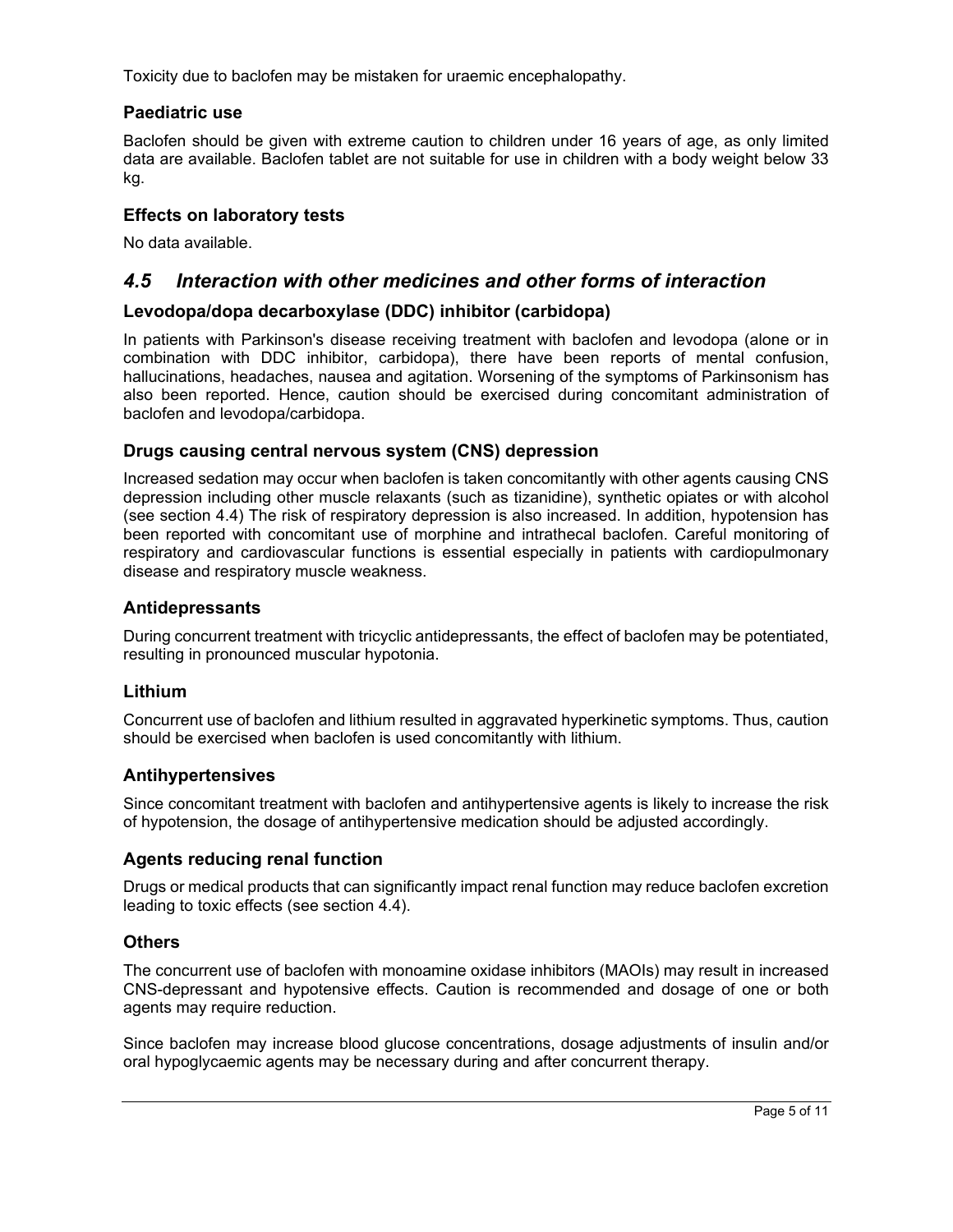Studies in rats indicate that the agonistic effects of baclofen on gastric acid secretion are potentiated by diazepam.

## *4.6 Fertility, pregnancy and lactation*

## **Pregnancy**

Category B3

There are no adequate and well-controlled studies in pregnant women. Animal data showed that baclofen crosses the placental barrier. Therefore, baclofen should not be used during pregnancy unless the expected benefit outweighs the potential risk to the foetus.

Drug withdrawal reactions including postnatal convulsions in neonates following intra-uterine exposure to oral baclofen, have been reported. In one suspected case of postnatal baclofen withdrawal, the convulsions were refractory to various anticonvulsants, but responsive to the administration of baclofen to the affected neonate (see section 4.4).

## **Use in lactation**

Studies in lactating women are limited to one (1) patient. In this particular case, available evidence suggests that baclofen is found in quantities so small that undesirable effects in the infant would have been unlikely.

## **Fertility**

No data available. For pre-clinical fertility data refer to section 5.3.

## *4.7 Effects on ability to drive and use machines*

Baclofen may be associated with adverse effects such as dizziness, sedation, somnolence and visual disturbance (see section 4.8) which may impair the patient's reaction. Patients experiencing these adverse reactions should be advised to refrain from driving or using machines.

The patient's ability to react may be adversely affected by sedation and decreased alertness caused by baclofen; patients should therefore exercise due caution when driving a vehicle or operating machinery.

## *4.8 Undesirable effects*

Adverse effects mainly occur at the start of treatment (e.g. sedation, somnolence), if the dosage is increased too quickly, if large doses are used, or if the patient is elderly. They are often transitory and can be attenuated or eliminated by reducing the dosage. They may necessitate withdrawal of the medication. In patients with a history of psychiatric illness, cortical or organic brain disorders, or with cerebrovascular disorders (such as stroke), as well as in elderly patients, adverse reactions may be more serious.

It is often difficult to distinguish whether some of these are drug effects or manifestations of the diseases under treatment. Psychiatric manifestations can occur in acute or chronic toxicity due to baclofen.

Lowering of the convulsion threshold and convulsions may occur, particularly in epileptic patients (see section 4.4).

Certain patients have shown increased muscle spasticity as a paradoxical reaction to the medication.

Adverse reactions are ranked under heading of frequency, the most frequent first, using the following convention: very common ( $\geq$ 1/10); common ( $\geq$ 1/100, <1/10); uncommon ( $\geq$ 1/1,000,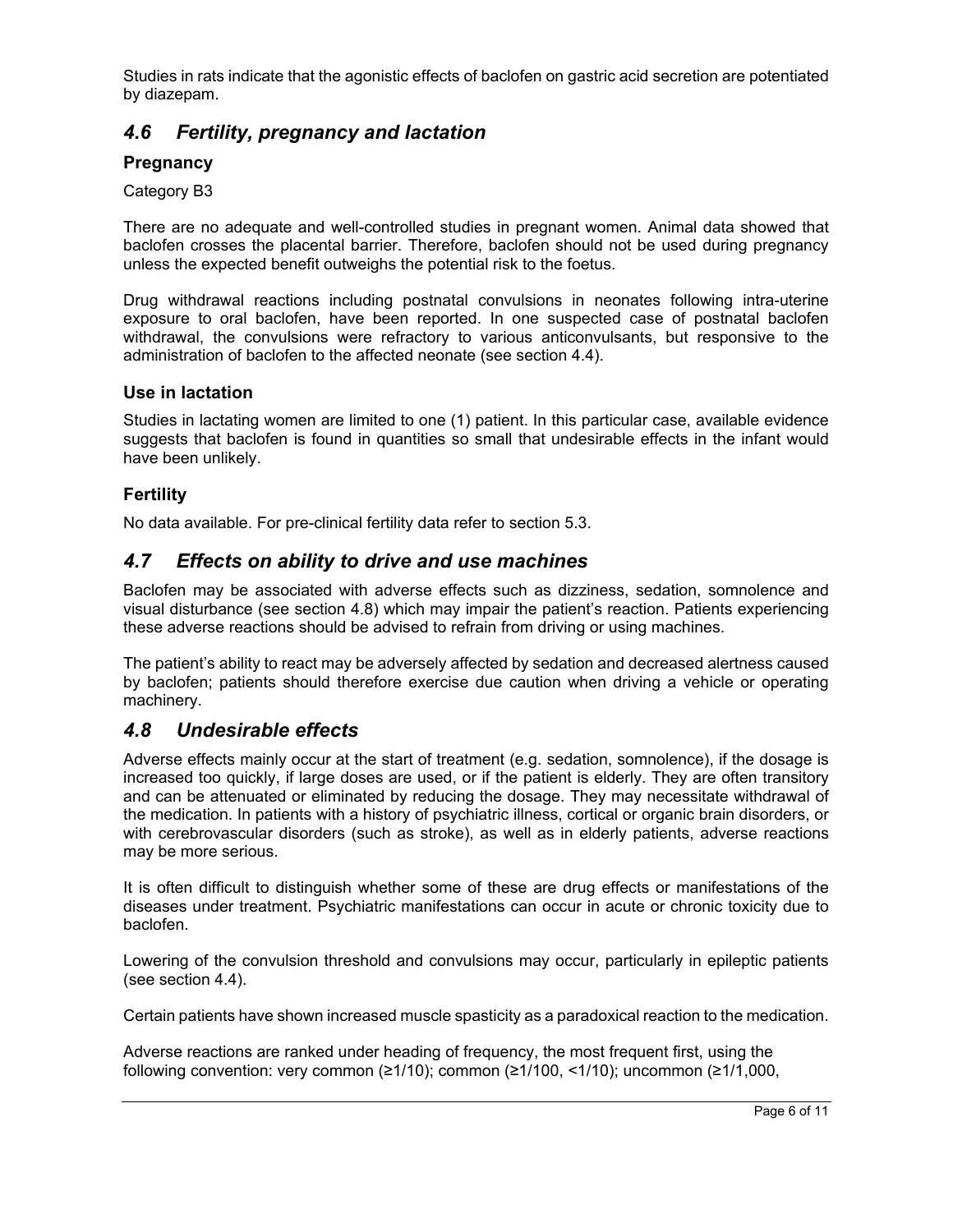<1/100); rare (≥1/10,000, <1/1,000) very rare (<1/10,000), not known (cannot be estimated from the available data).

#### **Nervous system disorders**

Very common: sedation, somnolence.

Common: respiratory depression, fatigue, confusional state, dizziness, personality changes, vertigo, headache, insomnia, euphoric mood, depression, muscular weakness, ataxia, tremor, hallucination, nightmare, myalgia, nystagmus, dry mouth, tinnitus.

Rare: paraesthesia, dysarthria, dysgeusia, syncope, dyskinesia, coma, taste disturbances.

Very rare: hypothermia.

Not known: Cases of misuse, abuse and dependence have been reported with baclofen. Suicidal and suicide-related events have been reported in patients treated with baclofen (see section 4.4).

#### **Eye disorders**

Common: accommodation disorders, visual impairment.

#### **Cardiac disorders**

Common: cardiac output decreased.

Rare: arrhythmias, palpitations, chest pain.

Not known: bradycardia.

#### **Vascular disorders**

Common: hypotension.

Rare: dyspnoea, ankle oedema.

#### **Gastrointestinal disorders**

Very common: nausea (particularly at the start of treatment).

Common: gastrointestinal disorder, retching, vomiting, constipation, diarrhoea.

Rare: colicky abdominal pain, anorexia.

#### **Hepatobiliary disorders**

Rare: hepatic function abnormal.

#### **Skin and subcutaneous tissue disorders**

Common: hyperhidrosis, rash, pruritus.

Not known: urticaria.

#### **Renal and urinary disorders**

Common: pollakiuria, enuresis, dysuria.

Rare: urinary retention, nocturia, haematuria.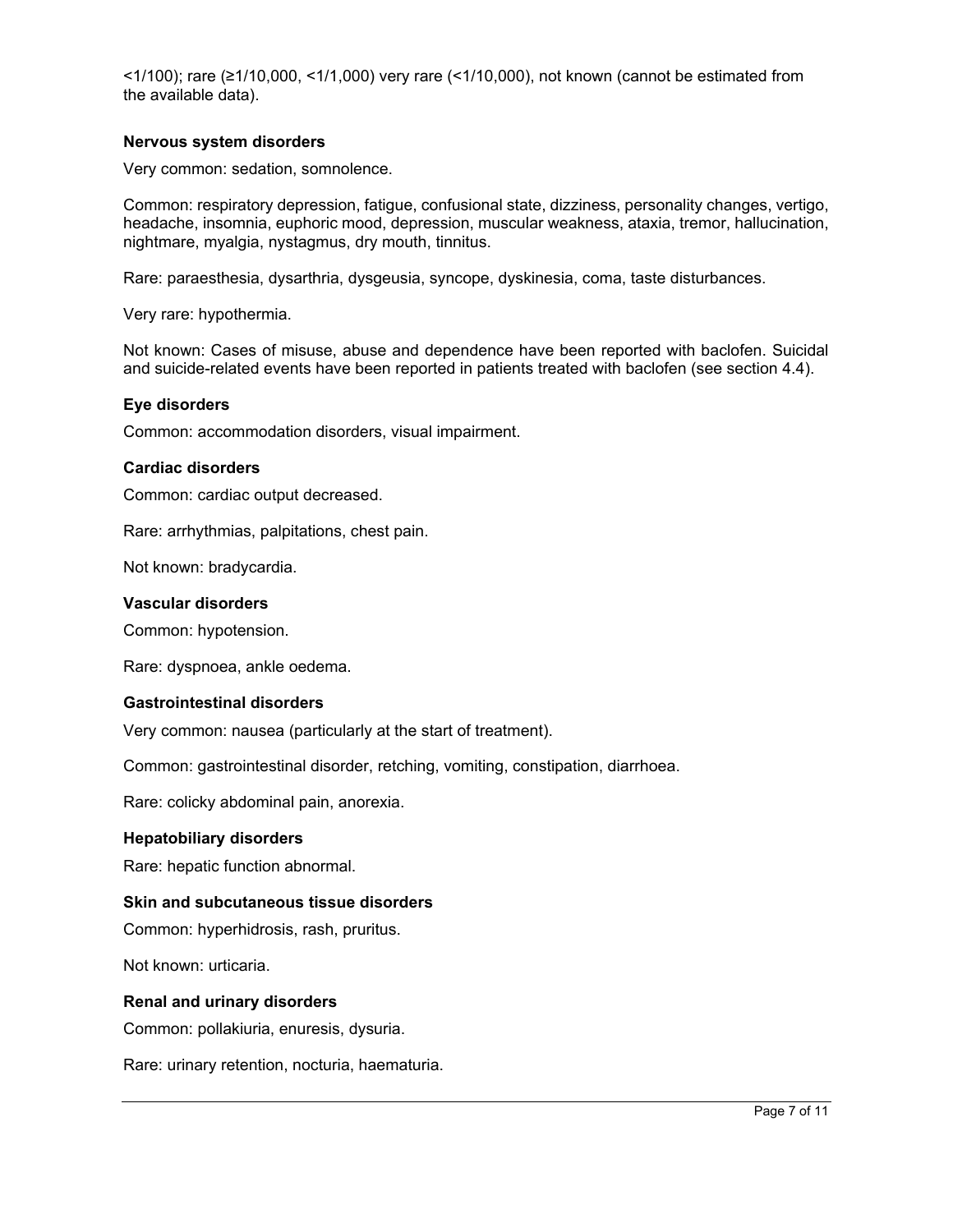#### **Reproductive system and breast disorders**

Rare: erectile dysfunction, inability to ejaculate.

#### **General disorders and administration site conditions**

Very rare: hypothermia.

Not known: drug withdrawal syndrome\*.

#### **Investigations**

Not known: blood glucose increase.

#### **Miscellaneous**

Rare: nasal congestion, weight gain.

\* Drug withdrawal syndrome including postnatal convulsions has also been reported after intrauterine exposure to oral baclofen.

#### **Reporting of suspected adverse reactions**

Reporting suspected adverse reactions after authorisation of the medicine is important. It allows continued monitoring of the benefit/risk balance of the medicine. Healthcare professionals are asked to report any suspected adverse reactions https://nzphvc.otago.ac.nz/reporting/.

## *4.9 Overdose*

#### **Signs and symptoms**

Prominent features are signs of central nervous depression: somnolence, impairment of consciousness, respiratory depression due to absent respiratory movement, coma.

Also liable to occur are: confusion, hallucinations, agitation, abnormal electroencephalogram (burst suppression pattern and triphasic waves), accommodation disorders, impaired pupillary reflex; generalised muscular hypotonia, myoclonus, hyporeflexia or areflexia; convulsions; peripheral vasodilatation, hypotension or hypertension, bradycardia or tachycardia or cardiac arrthythmias; hypothermia; nausea, vomiting, diarrhoea, salivary hypersecretion; increased hepatic enzymes, sleep apnoea, rhabdomyolysis.

A deterioration in the condition may occur if various substances or drugs acting on the central nervous system (e.g. alcohol, diazepam, tricyclic antidepressants) have been taken at the same time.

Adult patients have ingested up to 1,125 mg of baclofen and survived. Ingestion of 1,250 to 2,500 mg by one patient was fatal. Serious poisoning has occurred with doses of 150 and 300 mg in adults.

#### **Treatment**

No specific antidote is known.

Supportive measures and symptomatic treatment should be given for complications such as hypotension, hypertension, convulsions, gastrointestinal disturbances, and respiratory or cardiovascular depression.

Symptomatic treatment should include the following: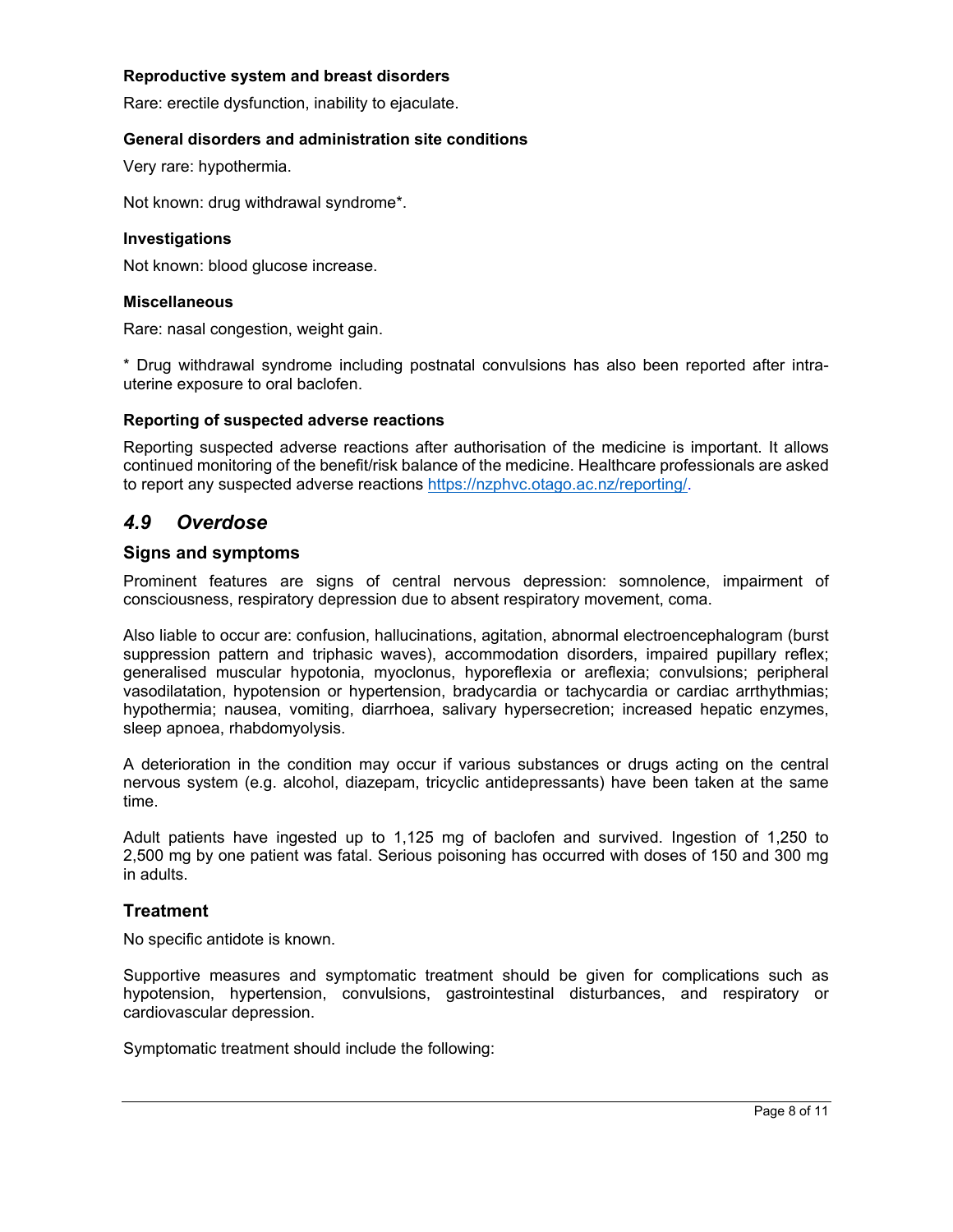- elimination of the drug from the gastrointestinal tract e.g. administration of activated charcoal; if necessary, saline laxatives
- since the drug is excreted chiefly via the kidneys, generous quantities of fluid should be given, possibly together with a diuretic
- measures in support of cardiovascular functions
- in the case of respiratory muscle weakness, administration of artificial respiration
- in the event of convulsions, diazepam should be administered cautiously intravenously, paying attention to increased muscle relaxation, and possible respiratory insufficiency, if the patient is not already being artificially ventilated
- haemodialysis (sometimes unscheduled) may be useful in severe poisoning associated with renal failure (see section 4.4).

For further advice on management of overdose please contact the National Poisons Information Centre (0800 POISON or 0800 764 766).

## **5. Pharmacological Properties**

## *5.1 Pharmacodynamic properties*

Pharmacotherapeutic group: muscle relaxant, centrally acting agents, ATC code: M03BX01

## **Mechanism of action**

Baclofen is an effective antispastic agent with a spinal site of action. Its mechanism of action and pharmacological properties are different from those of other antispastic agents. Baclofen also has central sites of action given the adverse event profile and general CNS depressant properties.

Baclofen depresses monosynaptic and polysynaptic reflex transmission, probably by various actions, including stimulation of  $GABA<sub>8</sub>$ -receptors. This stimulation in turn inhibits the release of excitatory amino acids (glutamate and aspartate) in guinea pig preparations. Neuromuscular transmission is not affected by baclofen.

Baclofen exerts an antinociceptive effect. The clinical significance of this awaits clarification. In neurological diseases associated with spasm of the skeletal muscles, the clinical effects of baclofen take the form of a beneficial action on reflex muscle contractions and of marked relief from painful spasm, automatism, and clonus. Baclofen, where indicated, improves the patient's mobility, making for greater independence, and facilitating passive and active physiotherapy. Baclofen stimulates gastric acid secretion.

## *5.2 Pharmacokinetic properties*

#### **Absorption**

Baclofen is rapidly and completely absorbed from the gastrointestinal tract. Maximum concentrations of unchanged drug are achieved in plasma in 2 to 4 hours after an oral dose. The bioavailability of oral baclofen is 70-80%.

Following oral administration of a single dose of 40 mg baclofen, a peak serum concentration between 500 to 600 nanogram/mL was reached. The serum concentration remains above 200 nanogram/mL for 8 hours. The onset of action is highly variable and may range from hours to weeks.

## **Distribution**

The distribution volume of baclofen amounts to 0.7 L/kg. In cerebrospinal fluid, the active substance attains concentrations approximately 8.5 times lower than in the plasma.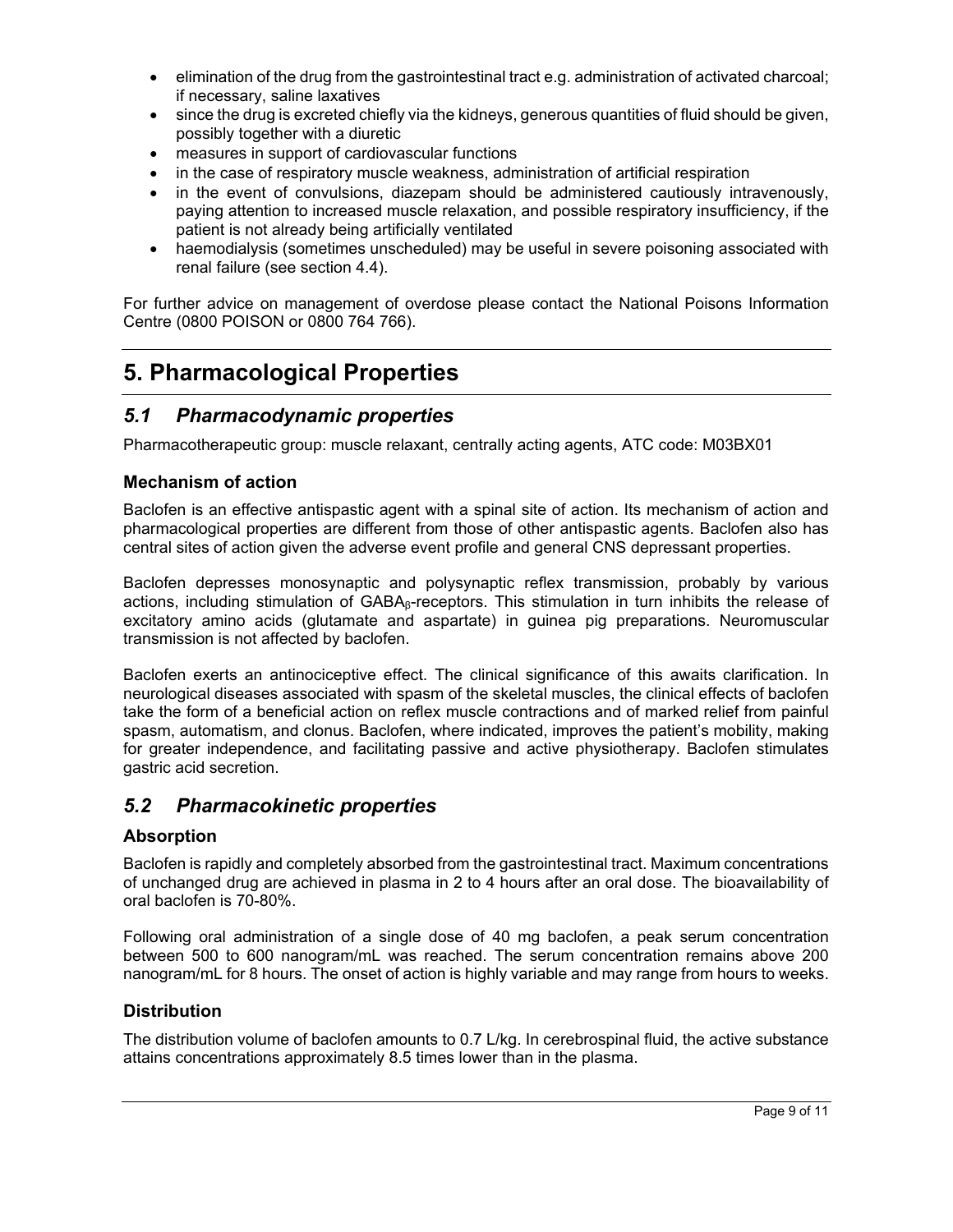Baclofen is bound to plasma proteins to the extent of about 30%.

#### **Metabolism**

About 15% of the baclofen dose is metabolised in the liver. Deamination yields the main metabolite, β-(chlorophenyl)-γ-hydroxybutyric acid, which is pharmacologically inactive.

#### **Elimination**

Approximately 70% of baclofen is eliminated in the urine in the unchanged form. The plasma elimination half-life of baclofen averages 3 to 4 hours. Within 72 hours, approximately 75% of the dose is excreted via the kidneys, approximately 5% of this quantity being in the form of metabolites. The remainder of the dose, including 5% as metabolites, is excreted in the faeces.

## *5.3 Preclinical safety data*

#### **Animal data**

In two teratogenic studies in pregnant rats, baclofen has been shown to increase the incidence of omphalocoeles (ventral hernias) in fetuses at a dose of 20 mg/kg/day, which is maternotoxic. The relevance of this finding to humans is unknown. At the same dose there was also an increased incidence of incomplete sternebral ossification in the fetuses.

In mice, no teratogenic effects were observed at a dose of 81.5 mg/kg/day given via the diet or up to 40 mg/kg/day given by gavage. At 40 mg/kg/day by gavage, a delay in fetal growth was associated with maternal anorexia. The lack of maternotoxicity seen in the dietary study suggests that the dose used was inadequate.

In pregnant rabbits, oral doses up to 10 mg/kg/day were manifested as a sedative effect. Skeletal examination of fetuses revealed a marked increase in the absence of ossification of the phalangeal nuclei of fore-limbs and hind-limbs.

## **Carcinogenicity**

A two year carcinogenicity study in rats found no evidence that baclofen had carcinogenic potential at oral doses up to 100 mg/kg/day. An apparently dose related increase in the incidence of ovarian cysts and of enlarged and/or haemorrhagic adrenals at the highest two doses (50 and 100 mg/kg/day) was observed in female rats. The clinical relevance of these findings is not known.

Ovarian cysts have been found by palpation in about 5% of the multiple sclerosis patients who were treated with oral baclofen for up to one year. In most cases these cysts disappeared spontaneously while patients continued to receive the drug. Ovarian cysts are known to occur spontaneously in a proportion of the normal female population.

## **Genotoxicity**

Baclofen did not induce mutations in bacterial or mammalian cells in vitro, lacked DNA damaging activity in the sister chromatid exchange assay, and had no clastogenic activity in the nuclear anomaly test.

## **6. Pharmaceutical Particulars**

## *6.1 List of excipients*

PACIFEN tablets also contain the following inactive ingredients:

- lactose
- cellulose microcrystalline